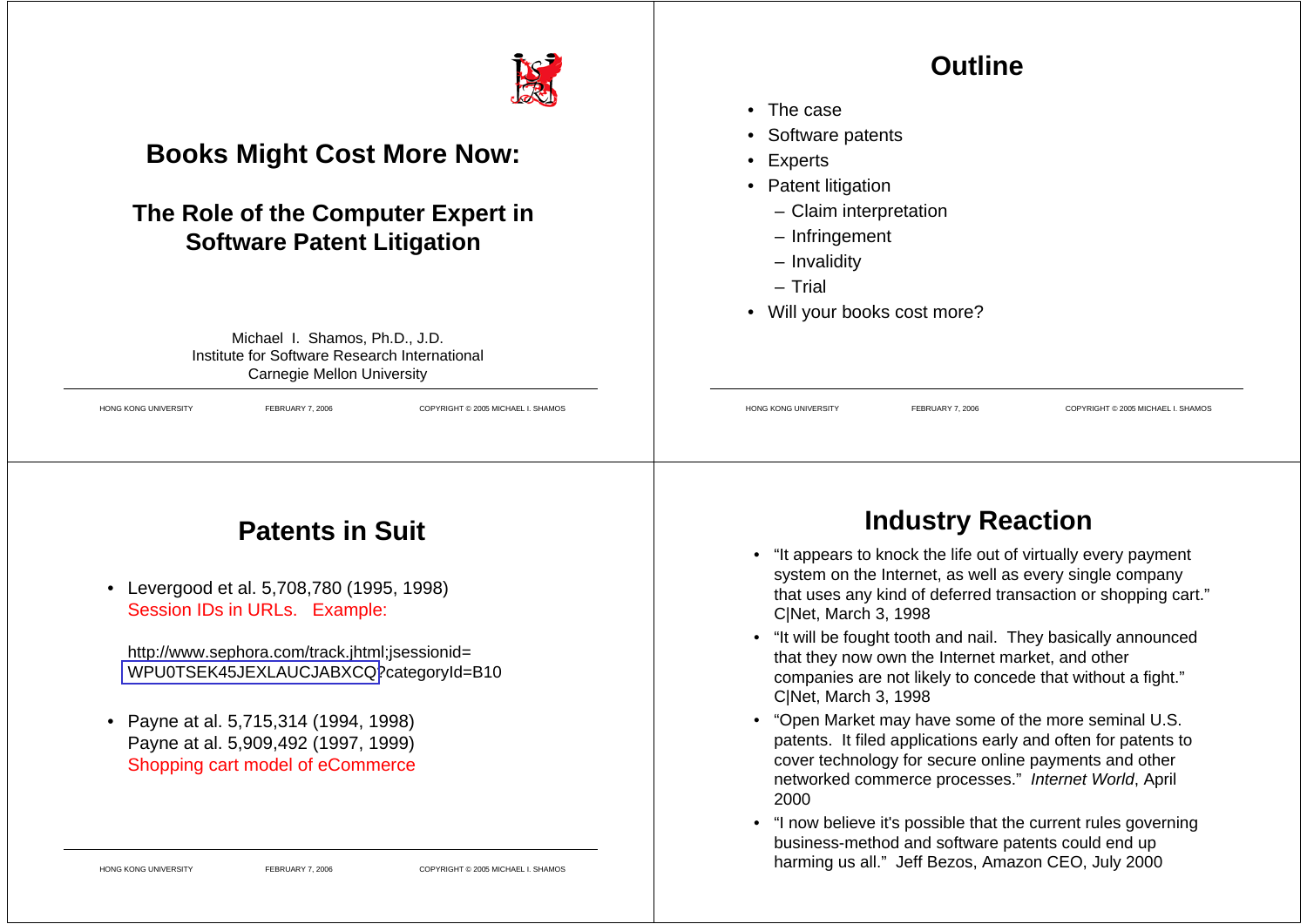#### **U.S. Patents of Jeff Bezos**

- 6,917,922 Contextual presentation of information about related orders during browsing of an electronic catalog (issued July 12, 2005! Filed 2001)
- 6,889,250 Method and system for information exchange between users of different web pages
- 6,606,608 Method and system for providing a discount at an auction
- 6,525,747 Method and system for conducting a discussion relating to an item
- •6,029,141 Internet-based customer referral system
- • 5,960,411 Method and system for placing a purchase order via a communications network (the "1-click patent")
- Amazon.com owns 49 U.S. patents

HONG KONG UNIVERSITY FEBRUARY 7, 2006 COPYRIGHT © 2005 MICHAEL I. SHAMOS

**FOR THE EASTERN DISTRICT OF TEXASTYLER DIVISIONSOVERAIN SOFTWARE LLC, § § Plaintiff, § § Hon. Leonard E. Davis v. § § Civil Action No: 6-04CV14 AMAZON.COM, INC., § § Defendant. §**

**IN THE UNITED STATES DISTRICT COURT**

- •Three patents obtained by Open Market, Inc.
- •Acquired by Divine, Inc. Divine went bankrupt
- •Soverain bought patents out of Divine's bankruptcy
- •Soverain didn't invent anything, but owns the patents
- •January 2004: case filed
- •August 2005: Amazon paid Soverain \$40M to settle

HONG KONG UNIVERSITY FEBRUARY 7, 2006 COPYRIGHT © 2005 MICHAEL I. SHAMOS

## **Software Patents**

- • "Whoever invents or discovers any new and useful process … or any new and useful improvement thereof, may obtain a patent therefor …" 35 U.S.C. §101
- Application to the U.S. Patent & Trademark Office, part of the Dept. of Commerce
- Examined to determine whether satisfies the statutory requirements
- If so, a patent will issue

#### **Patent Structure**

- A patent consists of: a description of how to make and use the invention AND
- One or more "claims," which are legal descriptions of what the inventor regards as his invention
- Each claim is its own mini-patent
- Each claim can be infringed or not infringed separately
- If any claim of a patent is infringed, the owner is entitled to damages and an injunction against further infringement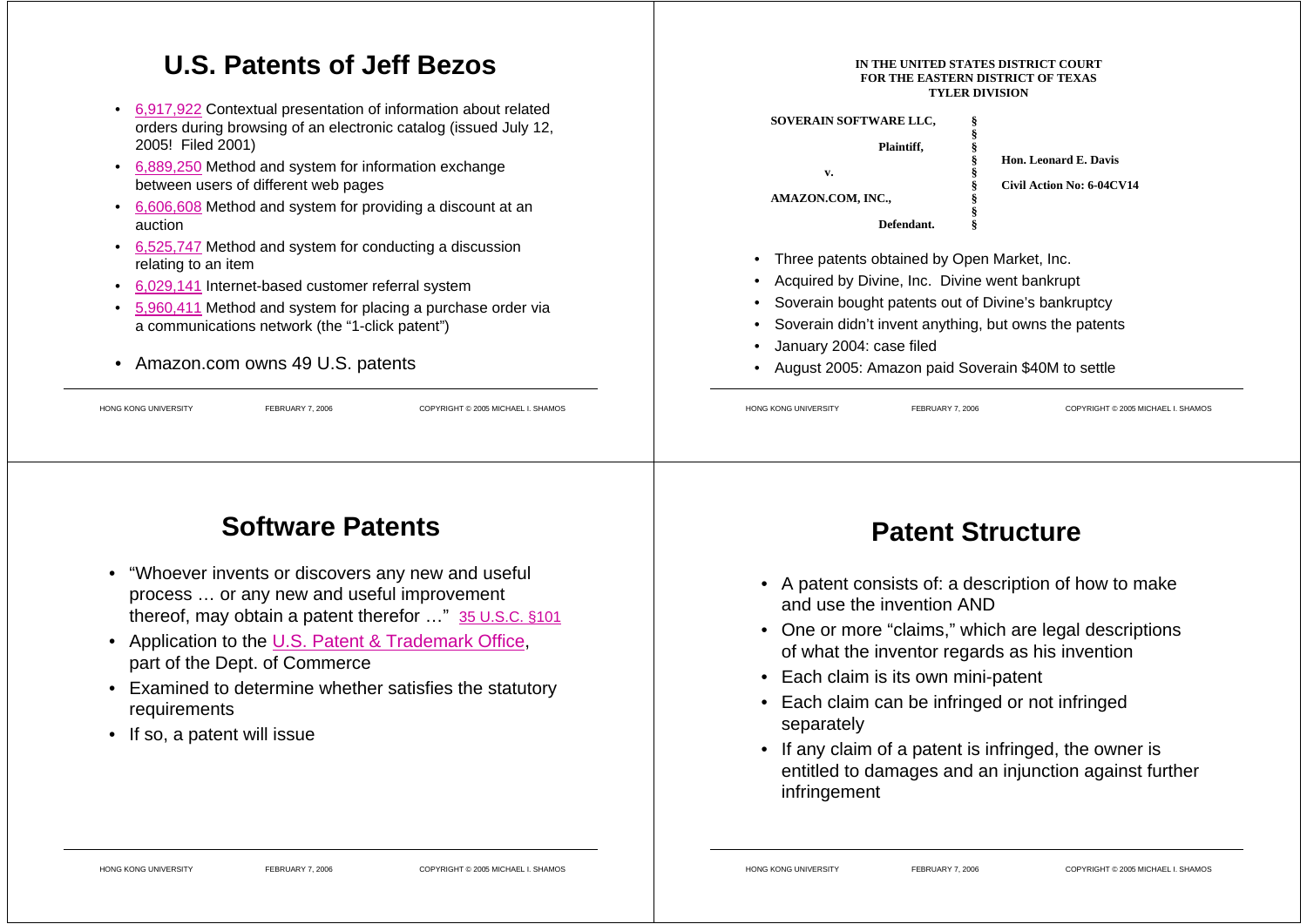#### **ADMINISTRATIVE DATA**

#### **United States Patent 5.708.780**

Levergood et al. Date of Patent: Jan. 13, 1998

#### [54] INTERNET SERVER ACCESS CONTROL AND MONITORING SYSTEMS

[75] Inventors: Thomas Mark Levergood, Hopkinton; Lawrence C. Stewart. Burlington; Stephen Jeffrey Morris, Westford; Andrew C. Payne, Lincoln; George<br>Winfield Treese, Newton, all of Mass.

[73] Assignee: Open Market, Inc., Cambridge, Mass.

[21] Appl. No.: 474,096

| $[22]$ Filed: | Jun. 7, 1995 |
|---------------|--------------|
|               |              |

| [57] | <b>ABSTRACT</b> |  |  |
|------|-----------------|--|--|

This invention relates to methods for controlling and monitoring access to network servers. In particular, the process described in the invention includes client-server sessions over the Internet involving hypertext files. In the hypertext environment, a client views a document transmitted by a content server with a standard program known as the content server with a standard program known as the<br>browser. Each hypertext document or page contains links to other hypertext pages which the user may select to traverse. When the user selects a link that is directed to an accesscontrolled file, the server subjects the request to a secondary<br>server which determines whether the client has an authorization or valid account. Upon such verification, the user is provided with a session identification which allows the user to access to the requested file as well as any other files within the present protection domain.

45 Claims, 7 Drawing Sheets

#### **DESCRIPTION (SPECIFICATION)**

#### DETAILED DESCRIPTION OF THE **INVENTION**

Referring now to the drawings, FIG. 1 is a graphical illustration of the Internet. The Internet 10 is a network of millions of interconnected computers 12 including systems owned by Internet providers 16 and information systems (BBS) 20 such as Compuserve or America Online. Individual or corporate users may establish connections to the Internet in several ways. A user on a home PC 14 may purchase an account through the Internet provider 16. Using a modem 22, the PC user can dial up the Internet provider to connect to a high speed modem 24 which, in turn, provides a full service connection to the Internet. A user 18 may also make a somewhat limited connection to the Internet through a BBS 20 that provides an Internet gateway connection to its customers. . . .

#### **CLAIMS**

What is claimed is:

1. A method of processing service requests from a client to a server system through a network, said method comprising the steps of:

- forwarding a service request from the client to the server system, wherein communications between the client and server system are according to hypertext transfer protocol:
- returning a session identifier from the server system to the client: and
- appending as part of a path name in a uniform resource locator the session identifier to the request and to subsequent service requests from the client to the server system within a session of requests. . . .

**Prior Art**

- An invention is not patentable if
	- it was in public use or on sale more than 1 year before the date of the patent application; or
	- it was patented or described in a printed publication before the date of invention; or
	- "the differences between the subject matter … and the prior art are such that the subject matter as a whole would have been obvious at the time the invention was made to a person having ordinary skill in the art to which said subject matter pertains." 35 U.S.C. §103

PRIOR ART REJECTIONS

HONG KONG UNIVERSITY FEBRUARY 7, 2006 COPYRIGHT © 2005 MICHAEL I. SHAMOS

# **Inventions and Prior Art**PATENTABLE **VALID PATENT**UNPATENTABLE



#### **Patent Litigation**

- $\bullet$  The patent owner must prove infringement by a preponderance of the evidence (more likely than not)
	- The defendant has several defenses:
	- Non-infringement. We didn't infringe.
	- Invalidity. The patent should not have been issued. Not new or new but obvious.
	- Inequitable conduct. The inventor failed to disclose relevant prior art to the Patent Office.

 Standard of proof: "clear and convincing evidence"

– …

•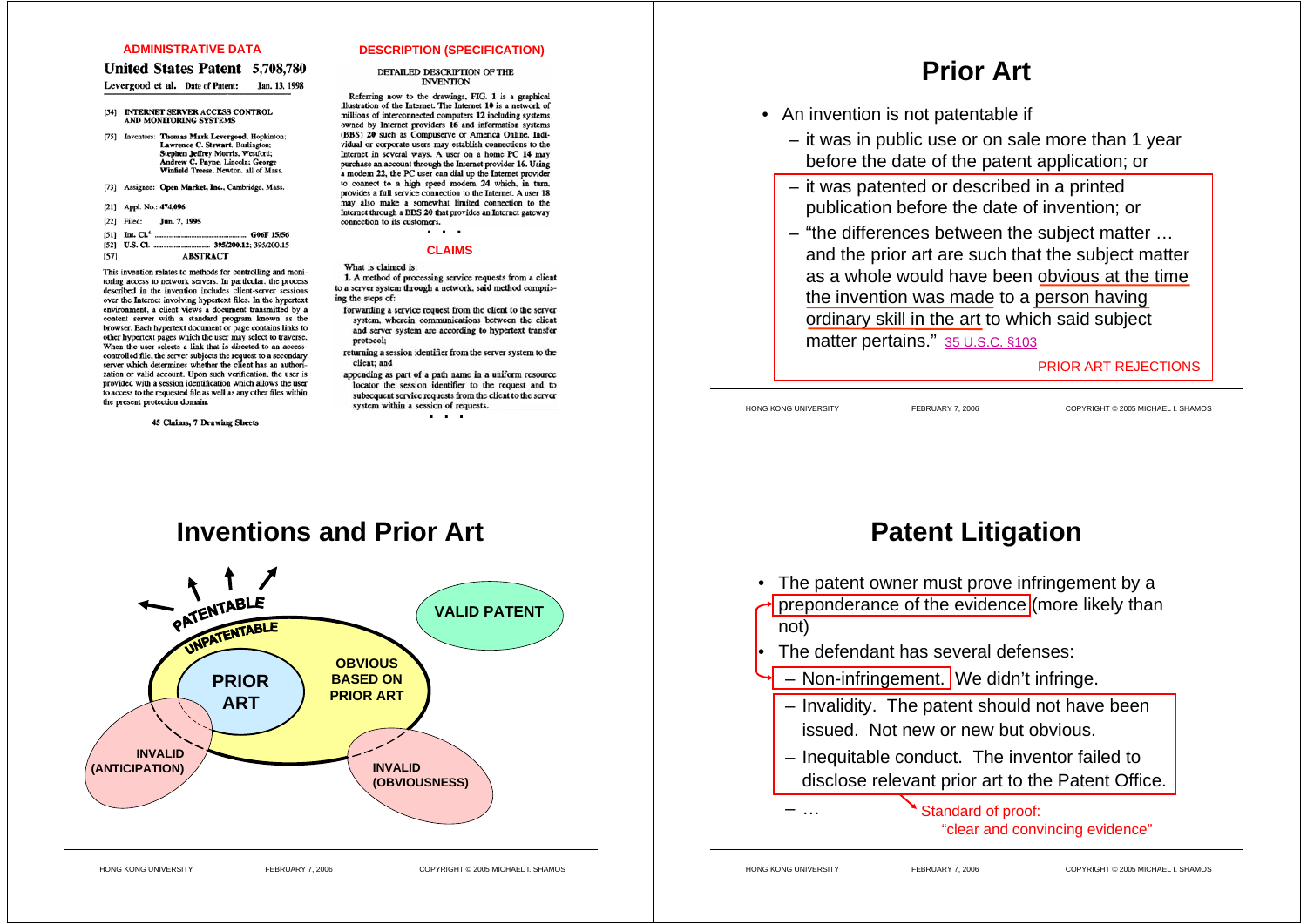#### **Patent Litigation Phases**

- • Claim interpretation
	- What did the words of the claims mean to one of ordinary skill in the art when the application was filed? EXPERT
	- Determination is made by the judge alone

PRE-TRIAL (JUDGE)

#### PRE-TRIAL (JUDGE) OR AT TRIAL (JURY)

- Infringement
	- Given the claim interpretation, does the defendant infringe the claim? **EXPERT TESTIMONY**
- Invalidity
	- Given the claim interpretation, is the claim valid?

EXPERT**TESTIMONY** 

**TESTIMONY** 

HONG KONG UNIVERSITY FEBRUARY 7, 2006 COPYRIGHT © 2005 MICHAEL I. SHAMOS

#### **Experts**

- Who's an expert?
- "If … specialized knowledge will assist the trier of fact to understand the evidence or to determine a fact in issue,

a witness qualified as an expert by knowledge, skill, experience, training, or education, may testify … in the form of an opinion …, if

(1) the testimony is based upon sufficient facts or data, (2) the testimony is the product of reliable principles and methods, and

(3) the witness has applied the principles and methods reliably to the facts of the case." Federal Rules of Evidence §702

HONG KONG UNIVERSITY FEBRUARY 7, 2006 COPYRIGHT © 2005 MICHAEL I. SHAMOS

# **How Experts Participate**

- They get hired by a party's law firm
- How do you locate an expert? Search agency.
- •Study the case; write a report with opinions and bases
- •The report is not evidence
- If not in report, can't testify to it at trial
- Experts are deposed (questioned under oath out of court)
- Experts can be challenged based on qualifications, bias or methodology
- Experts support motions with declarations and testify at hearings and trials

# **Trial of a Patent Case**

- Factual discovery: documents, witnesses
- Claim interpretation
	- Expert reports; expert depositions
- Noninfringement motion
	- Expert reports; expert depositions
- Invalidity motion
	- Expert reports; expert depositions
- Trial
- Appeal. Special court for patent cases: Court of Appeals for the Federal Circuit

- 
- 
-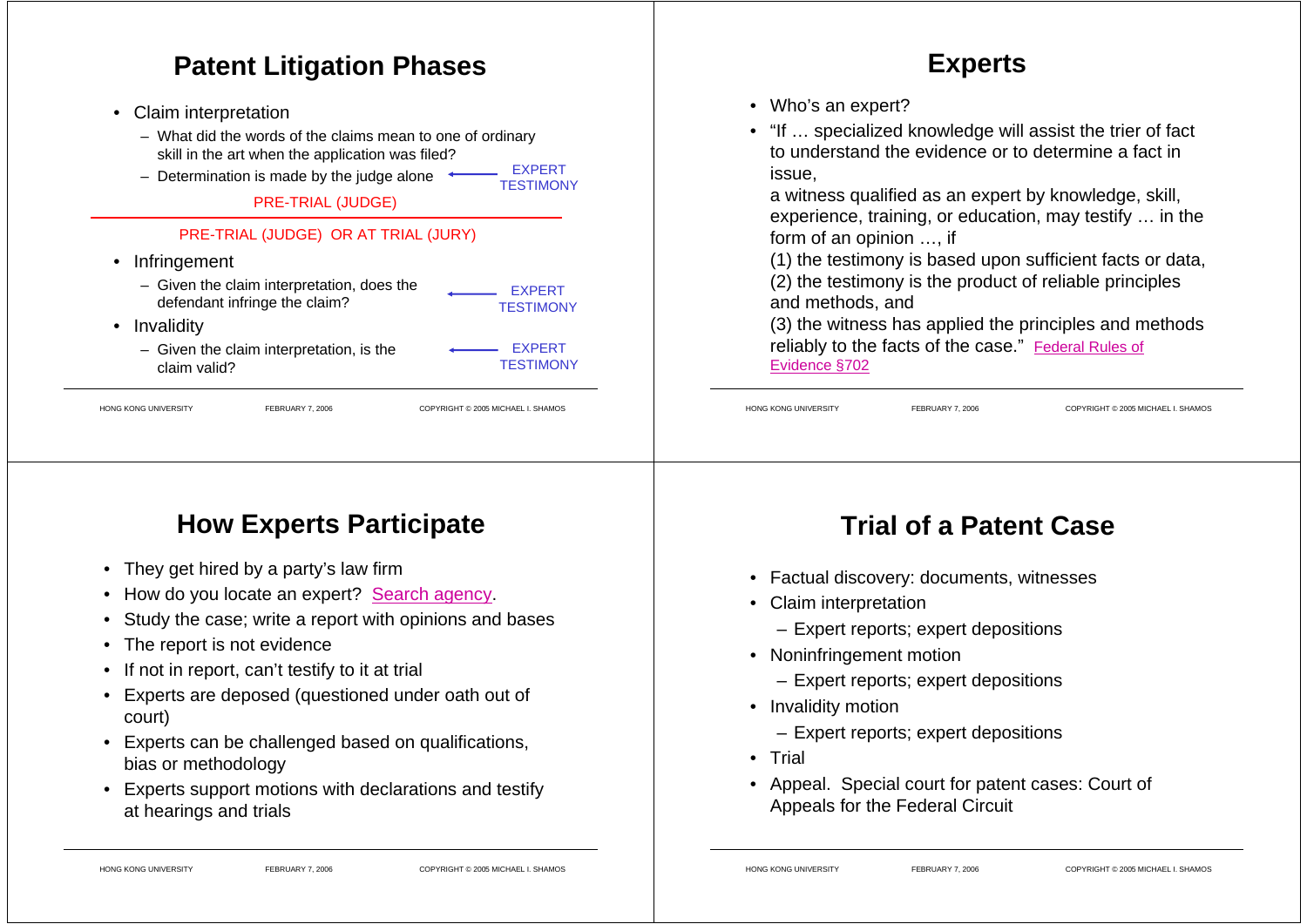## **Infringement**

- Do any of the claims "read on" the accused process?
- This is examined by actually reading the claims to see if every step or its equivalent is present in the accused process
- The claims are read using the court's claim interpretations
- The patent owner must prove infringement
- • Expert witnesses are needed to perform the "read on" exercise

HONG KONG UNIVERSITY FEBRUARY 7, 2006 COPYRIGHT © 2005 MICHAEL I. SHAMOS

# **Claim Interpretation**

**IS A REQUEST A SINGLE MESSAGE?**

1. A method of processing service requests from a client to a server system through a network, said method comprising the steps of:

[a] forwarding a service request from the client to the server system, wherein communications between the client and server system are according to hypertext

#### transfer protocol; **IS THIS RESTRICTED TO HTTP 1.0?**

[b] returning a session identifier MUST IT BE CONTIGUOUS? to the client; and

[c] appending as part of a path name in a uniform

DOES THIS ONLY MEAN "ADD AT END"? DOES THIS INCLUDE THE FILE NAME?

to subsequent service requests from the client to the server system within a session of requests.

> **MUST A SESSION BE UNINTERRUPTED?BETWEEN ONE CLIENT AND ONE SERVER?**

# **Levergood '780 Claim 1**

1. A method of processing service requests from a client to a server system through a network, said method comprising the steps of:

[a] forwarding a service request from the client to the server system, wherein communications between the client and server system are according to hypertext transfer protocol;

[b] returning a session identifier from the server system to the client; and

[c] appending as part of a path name in a uniform resource locator the session identifier to the request and to subsequent service requests from the client to the server system within a session of requests.

**AMAZON EXAMPLE**

#### **What Are the Parties Afterin Claim Interpretation?**

- Claims are interpreted the same way for infringement and invalidity
- Patent owner
	- Wants an easy infringement case (specific definitions tailored to the defendant's system)
	- Avoid general definitions that bring in disabling prior art
- Defendant
	- Wants to avoid infringement
	- Definitions to bring in prior art (for invalidity)
- Focus on the infringement case because of the lower proof standard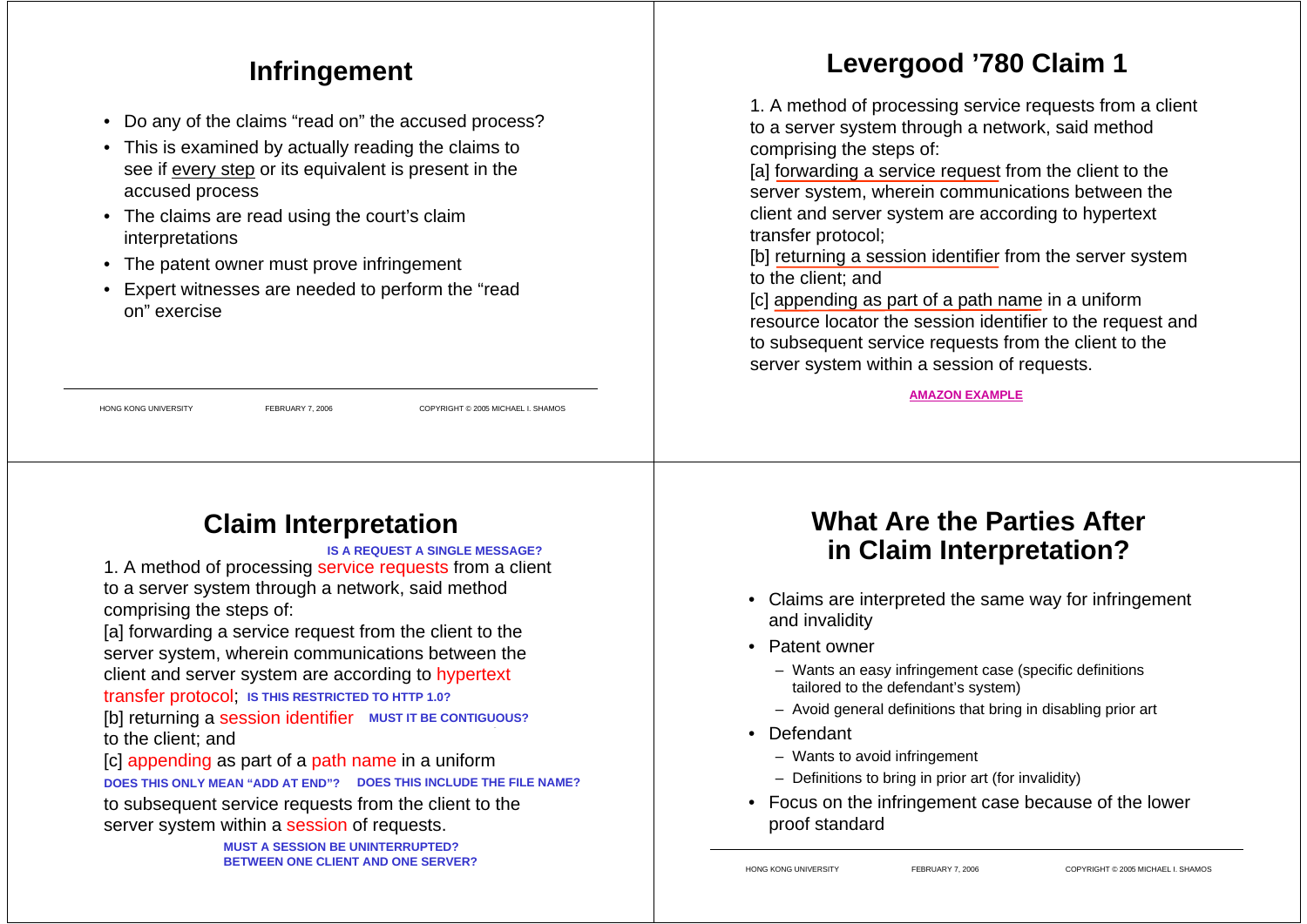#### **The Court's Interpretations**

- hypertext transfer protocol
	- The client/server protocol used to access information on the World Wide Web (not limited to HTTP 1.0)
- session
	- A series of requests and responses to perform a complete task or set of tasks between a client and a server system
- session identifier
	- A text string that identifies a session (not necessarily numeric)
- path name
	- A sequence of zero or more elements that follows the host address in a URL (not excluding the file name and after)
- • appending
	- Tagging, adding, affixing or supplementing (not just a suffix)

| <b>HONG KONG UNIVERSITY</b> |  |
|-----------------------------|--|

HONG KONG UNIVERSITY FEBRUARY 7, 2006 COPYRIGHT © 2005 MICHAEL I. SHAMOS

#### **Infringement**

- Do any of the claims "read on" the accused process?
- This is examined by actually reading the claims to see if every step or its equivalent is present in the accused process
- The claims are read using the court's claim interpretations
- The patent owner must prove infringement
- Expert witnesses are needed to perform the "read on" exercise

HONG KONG UNIVERSITY FEBRUARY 7, 2006 COPYRIGHT © 2005 MICHAEL I. SHAMOS

# **Invalidity**

- Every claim of a patent is presumed valid. 35 U.S.C. §282
- The infringer must prove invalidity
- Generally done by exhibiting prior patents or publications
- The court's claim interpretations are used
- Experts are needed to explain the prior art

## **An Invalidity Argument**

• From "Using Tcl to Process HTML Forms," by Glenn Trewitt, allegedly published in May 1994 as a DEC Tech Report. ('780 patent filing date: June 1995)

#### 6.3. Maintaining State -- In the URL

The mechanism described in this section is somewhat speculative -- we haven't used it, and there is not currently enough information to know if it is truly effective. It is presented here as a possible option.

The URL can also be used to store a small amount of state, by embedding a small datum (such as a handle for state maintained by the server) in the URL. For example, one might construct URLs of the form:

http://nsl.pa.dec.com/BigApp/handle/cgi-bin/order

In this case, the server's directory BigApp/handle would be a symbolic link to the single real copy of the HTML sources and scripts. When the script executes, it would examine the SCRIPT\_NAME environment variable to determine the value of handle.

This scheme requires that either symbolic links be maintained for each possible handle or that the httpd server be modified to map all of these possible directories onto a single real directory.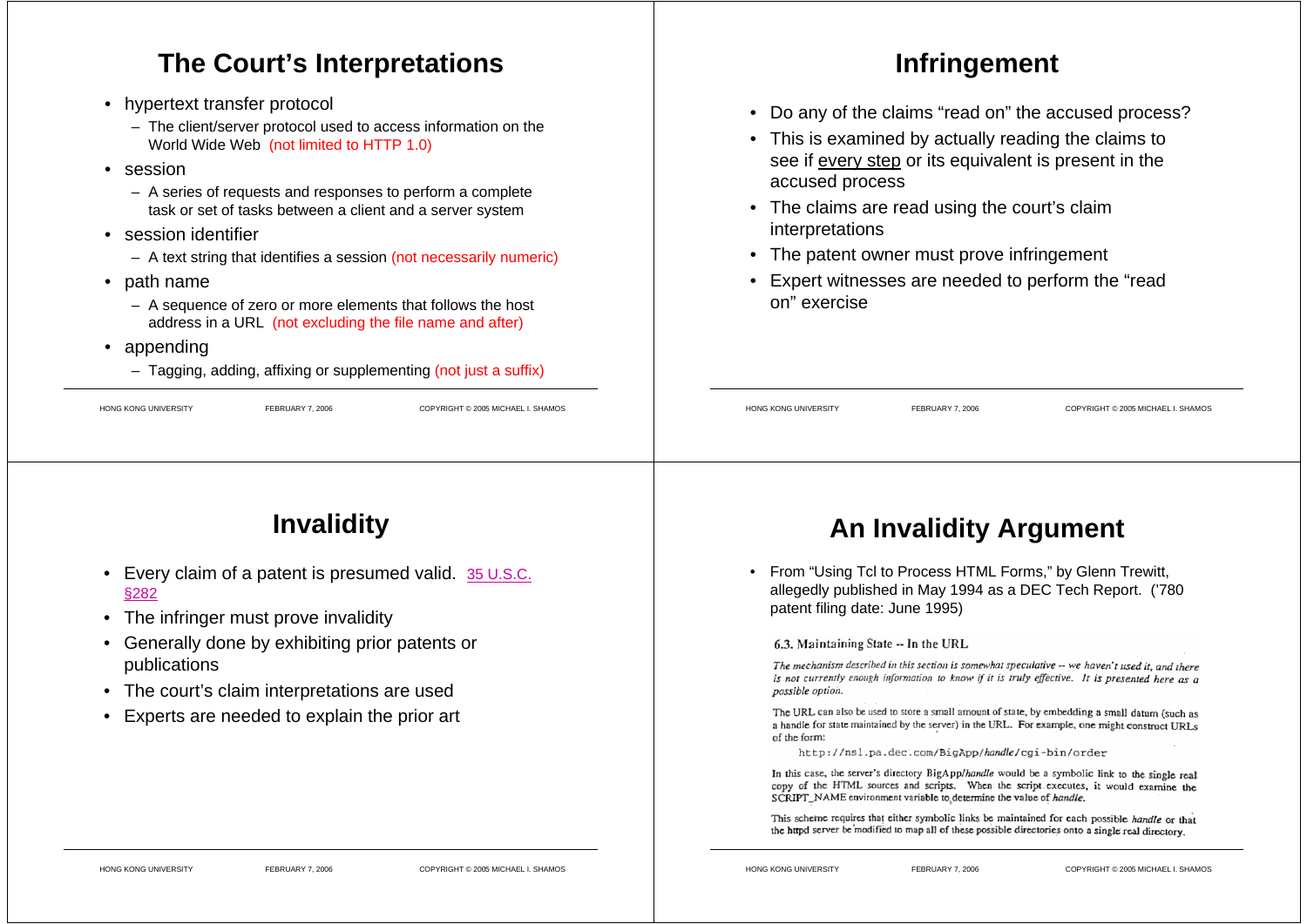#### **Invalidity**

• Is the Tech report a "printed publication" as used in the statute?

**Patent Office determined "no"! Not "generally available."**

• Is there a difference between maintaining "state" and maintaining a "session"?

**Amazon moved to prevent me from testifying on the distinction.**

• Is there any mention of including the "handle" in subsequent service requests?

**No. Reference mentions only one element of the claim**

• What is the effect of the "speculative" language?

**Does the reference instruct the reader to make the invention?**

# HONG KONG UNIVERSITY FEBRUARY 7, 2006 COPYRIGHT © 2005 MICHAEL I. SHAMOS HONG KONG UNIVERSITY FEBRUARY 7, 2006 COPYRIGHT © 2005 MICHAEL I. SHAMOS

#### **Will Books Cost More at Amazon.com?**

- No! If they raise prices, they'll lose market share
- The cost will be shouldered by investors
- Or will it?



#### **Will Books Cost More at Amazon.com?**

**The Result**

Amazon could not demonstrate invalidity

• The case settled 3 days before trial for \$40 million

• Infringement was clear

•

- No! If they raise prices, they'll lose market share
- The cost will be shouldered by investors
- Or will it?

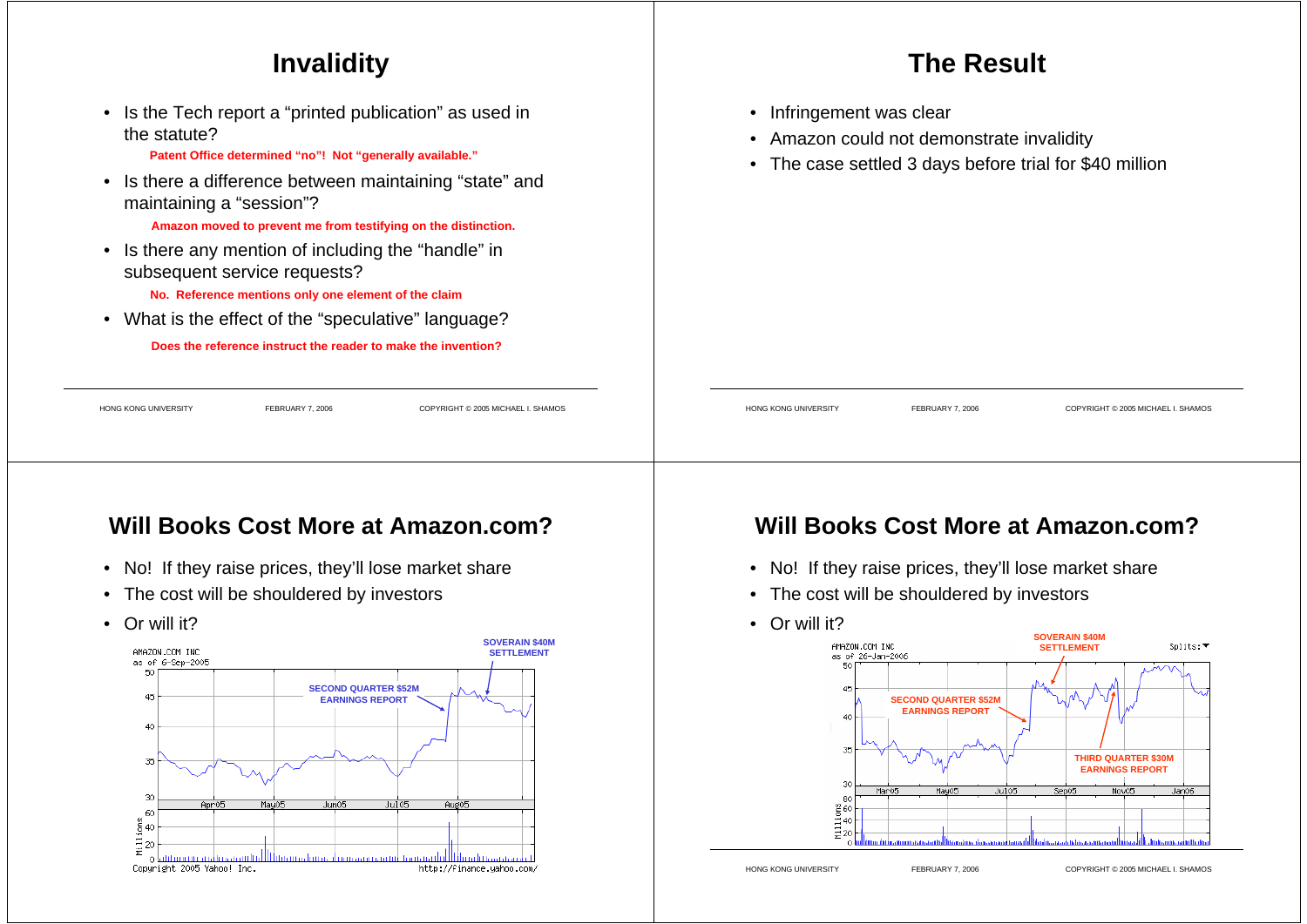|                                                                                       | <b>Re-Examination</b>                                                                                                                                                                                                                                                                                                                                                                                                                                                                                                |
|---------------------------------------------------------------------------------------|----------------------------------------------------------------------------------------------------------------------------------------------------------------------------------------------------------------------------------------------------------------------------------------------------------------------------------------------------------------------------------------------------------------------------------------------------------------------------------------------------------------------|
| $\mathbf{Q}_{2}$ $\mathbf{\Lambda}$                                                   | • Anyone who believes a patent was issued in error<br>may pay a fee and request re-examination by the<br>Patent Office in light of additional prior art<br>• The Patent Office may allow the re-examination or<br>not<br>• If re-examination is allowed, the Patent Office may<br>re-affirm on or more claims, invalidate one or more<br>claims, or allow new claims<br>• The patents-in-suit were re-examined. One week<br>before trial, all claims of one of them were affirmed<br>and 91 new claims were allowed. |
| <b>HONG KONG UNIVERSITY</b><br>FEBRUARY 7, 2006<br>COPYRIGHT © 2005 MICHAEL I. SHAMOS | HONG KONG UNIVERSITY<br>FEBRUARY 7, 2006<br>COPYRIGHT © 2005 MICHAEL I. SHAMOS                                                                                                                                                                                                                                                                                                                                                                                                                                       |
| <b>Expert Reports</b>                                                                 | <b>Soverain</b>                                                                                                                                                                                                                                                                                                                                                                                                                                                                                                      |

- Report must contain
	- all opinions and the basis and reasons therefor;
	- data or other information considered by the witness in forming the opinions;
	- exhibits to be used to support the opinions;
	- qualifications of the witness + list of all publications authored by the witness for the last 10 years;
	- compensation to be paid for the study and testimony;
	- listing of any other cases in which the witness has testified as an expert for the past 4 years. FRCP Rule 26(a)(2).

• Counsel: Klarquist Sparkman LLP (Portland)